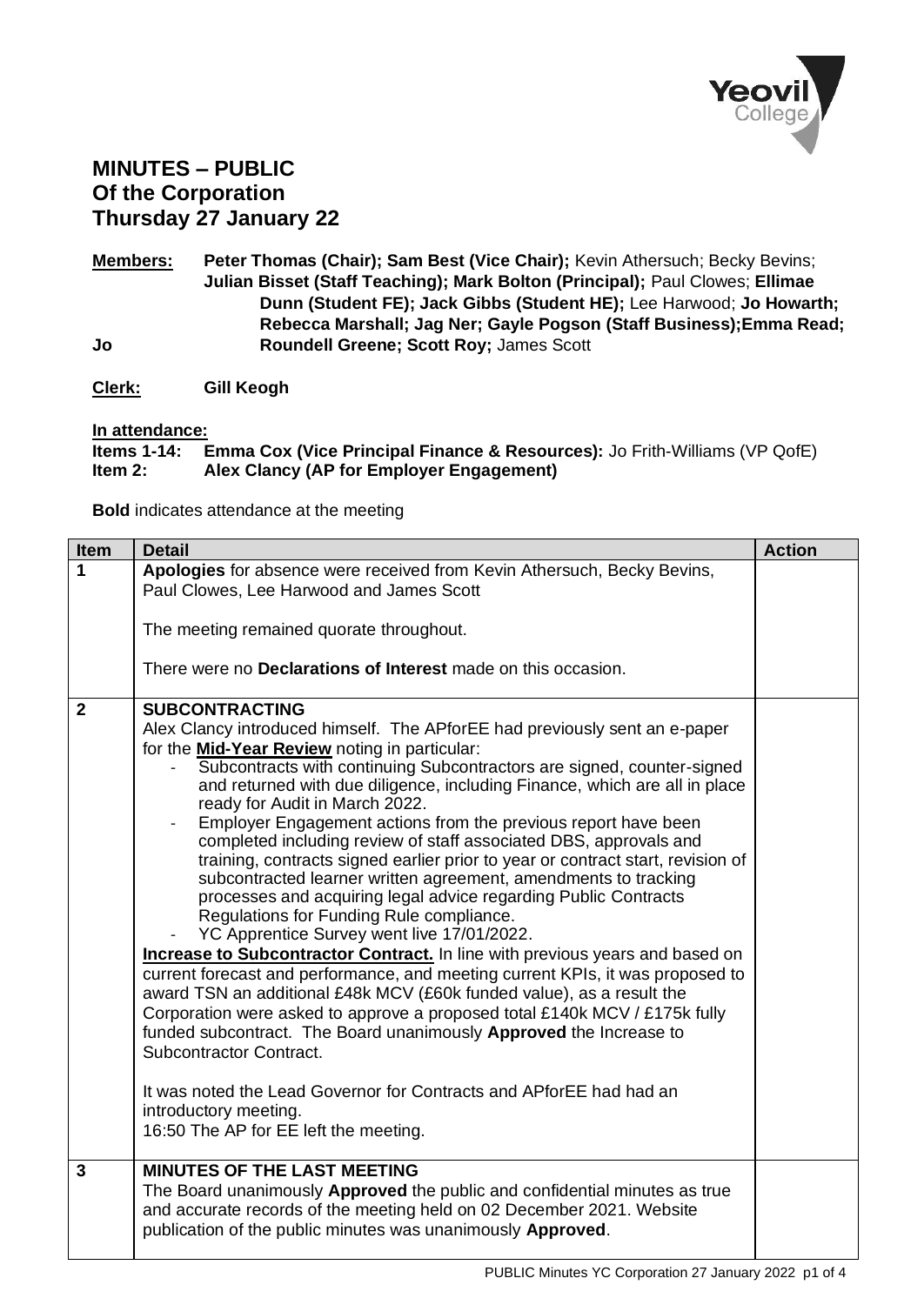

| $\overline{\mathbf{4}}$ | <b>MATTERS ARISING (MA)</b>                                                                                                                                                       |           |
|-------------------------|-----------------------------------------------------------------------------------------------------------------------------------------------------------------------------------|-----------|
|                         | The Action and Query sheets were Noted and accepted. Actions were either<br>complete, included elsewhere on today's agenda or being appropriately tracked<br>and carried forward. |           |
|                         |                                                                                                                                                                                   |           |
|                         | It was noted Sport had moved up 3 places on the survey results. The Principal<br>is meeting regularly with the Sport department. Action: The Corporation would                    | Principal |
|                         | like an update on Sport at the next meeting in his report.                                                                                                                        |           |
| 5                       | <b>TEACHING AND LEARNING</b>                                                                                                                                                      |           |
|                         | The Board noted a verbal update from the Principal regarding <b>Equality and</b>                                                                                                  |           |
|                         | <b>Diversity</b> noting in particular                                                                                                                                             |           |
|                         | We have a solid plan for implementation.<br>Meetings with the National Centre have been had and were very                                                                         |           |
|                         | positive.                                                                                                                                                                         |           |
|                         | The Principal will share a full complete and integrated plan at the next<br>EDI meeting.                                                                                          |           |
|                         | The Survey and desktop audit will be completed by the end of March 22,                                                                                                            |           |
|                         | in time for the awards.                                                                                                                                                           |           |
|                         | The Lead Governor for Equality and Diversity, who has only recently been                                                                                                          |           |
|                         | attending the EDI meetings as the new Lead Governor, noted it was an<br>enormous task. The individual groups are making it more manageable. The                                   |           |
|                         | Principal assured the Board it was realistic to carry forward.                                                                                                                    |           |
|                         |                                                                                                                                                                                   |           |
| 6                       | <b>CHAIR'S REPORT</b>                                                                                                                                                             |           |
|                         | The Board Noted the Chairs verbal report, noting in particular:<br>The Chair noted how impressed he was with how much the College is                                              |           |
|                         | coping with the current safeguarding issues.                                                                                                                                      |           |
|                         | The Strategy meeting had been a productive morning with good                                                                                                                      |           |
|                         | attendance.                                                                                                                                                                       |           |
|                         | The Governor 121 meetings with the Chair or Vice Chair will be<br>arranged for March. There are several Board vacancies which will be                                             |           |
|                         | discussed at that time                                                                                                                                                            |           |
|                         | The Board Noted the Delegated authority for the Chair to signed the WEIOT                                                                                                         |           |
|                         | Plus Funding Agreement.                                                                                                                                                           |           |
|                         |                                                                                                                                                                                   |           |
| $\overline{7}$          | <b>CLERK'S REPORT</b><br>The Board Noted the Clerks report, noting the Prevent training is a mandatory                                                                            |           |
|                         | requirement for all Governors to complete annually.                                                                                                                               |           |
|                         |                                                                                                                                                                                   |           |
| 8                       | <b>PRINCIPAL'S REPORT AND OPERATING STATEMENT</b>                                                                                                                                 |           |
|                         | The Board Noted the Principals report which had particular emphasis on<br>Recruitment of new staff                                                                                |           |
|                         | Ofsted pilot visit postponed                                                                                                                                                      |           |
|                         | Official Opening of refurbished Ashdown Building                                                                                                                                  |           |
|                         | <b>New Curriculum</b>                                                                                                                                                             |           |
|                         | Applications marketing<br>Covid response<br>$\overline{\phantom{a}}$                                                                                                              |           |
|                         | Graduation, noting Jo Roundell Greene, current Board member,<br>$\overline{\phantom{a}}$                                                                                          |           |
|                         | becoming a fellow.                                                                                                                                                                |           |
|                         | <b>Risks</b>                                                                                                                                                                      |           |
|                         | 17:05 Jo Howarth joined the meeting.                                                                                                                                              |           |
|                         |                                                                                                                                                                                   |           |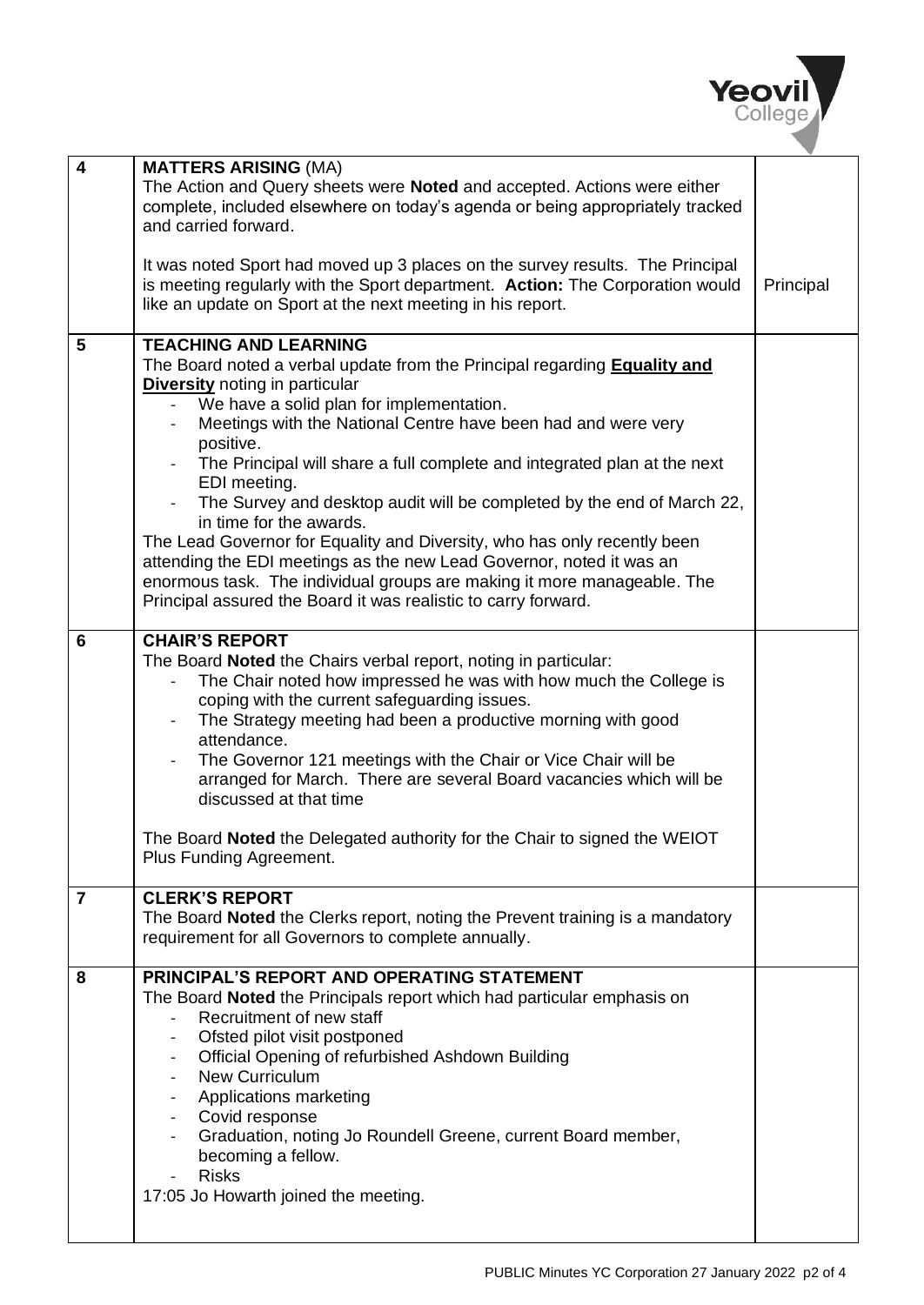

|             | The Board Noted the Operating Statement presentation tabled by the Principal,<br>which was subsequently distributed to the Board.<br>There has been more progress on how the College manages the key objectives<br>and how they relate to the risk register. It is still a work in progress. Action: It<br>was agreed to discuss further the Operating Statement at the June Strategy<br>meeting with regards to what are the appropriate measures for Corporation.                                                                                                                                             | All |
|-------------|-----------------------------------------------------------------------------------------------------------------------------------------------------------------------------------------------------------------------------------------------------------------------------------------------------------------------------------------------------------------------------------------------------------------------------------------------------------------------------------------------------------------------------------------------------------------------------------------------------------------|-----|
| 9C          | <b>FINANCIAL UPDATE</b><br><b>Including Finance Committee Business</b><br>The minutes for this item are recorded separately in a set of Confidential<br>minutes.                                                                                                                                                                                                                                                                                                                                                                                                                                                |     |
| <b>10C</b>  | <b>INFRASTRUCTURE COMMITTEE</b><br>The Board noted the minutes of the Infrastructure Committee, noting in<br>particular<br>Supply of vending machines – a direct award.<br>$\blacksquare$<br>The Committee approved an invitation to tender publication for Stage 1<br>of the cleaning contract.<br>Project Completion of the HESC project.                                                                                                                                                                                                                                                                     |     |
| 11          | <b>GOVERNOR UPDATES</b><br>The Board noted updates from the Governors, noting in particular<br>Staff Voice meeting 06 Jan - a positive and well attended meeting.<br>At this point of the meeting the Chair lost MS Teams signal.<br>CPD at the end of term looked at gender identify, safeguarding and<br>county lines.<br>Encouragement has been given to staff to not feel anxious about Covid.<br>The student governor noted that the security is giving an element of<br>safety and reassurance to the students.<br>Ashdown is bringing learning to life for students.<br>The Chair re-joined the meeting. |     |
| <b>12C</b>  | <b>LEGAL, POLICY and REGULATORY MATTERS</b><br>The minutes for this item are recorded separately in a set of Confidential<br>minutes.                                                                                                                                                                                                                                                                                                                                                                                                                                                                           |     |
| 13          | RISK MANAGEMENT and INTERNAL CONTROLS<br>(including Audit Committee business)<br>The Board noted there hadn't been an Audit meeting since the last Corporation<br>meeting. The next Audit Committee meeting will be March 22<br>There were no risk and internal control matters arising from the meeting.<br>17:30 Non independent governors and attendees were asked to withdraw<br>except for the Principal and Clerk.<br>17:58 Jag Ner left the meeting                                                                                                                                                      |     |
| <b>14SC</b> | <b>MATTERS ARISING (MA) - Strictly Confidential</b><br>The minutes for this item are recorded separately in a set of Confidential<br>minutes.                                                                                                                                                                                                                                                                                                                                                                                                                                                                   |     |
| <b>15SC</b> | <b>MINUTES OF THE LAST MEETING</b><br>The minutes for this item are recorded separately in a set of Strictly Confidential<br>minutes.                                                                                                                                                                                                                                                                                                                                                                                                                                                                           |     |
| <b>16SC</b> | LEGAL, POLICY and REGULATORY MATTERS<br>The minutes for this item are recorded separately in a set of Strictly Confidential<br>minutes.                                                                                                                                                                                                                                                                                                                                                                                                                                                                         |     |